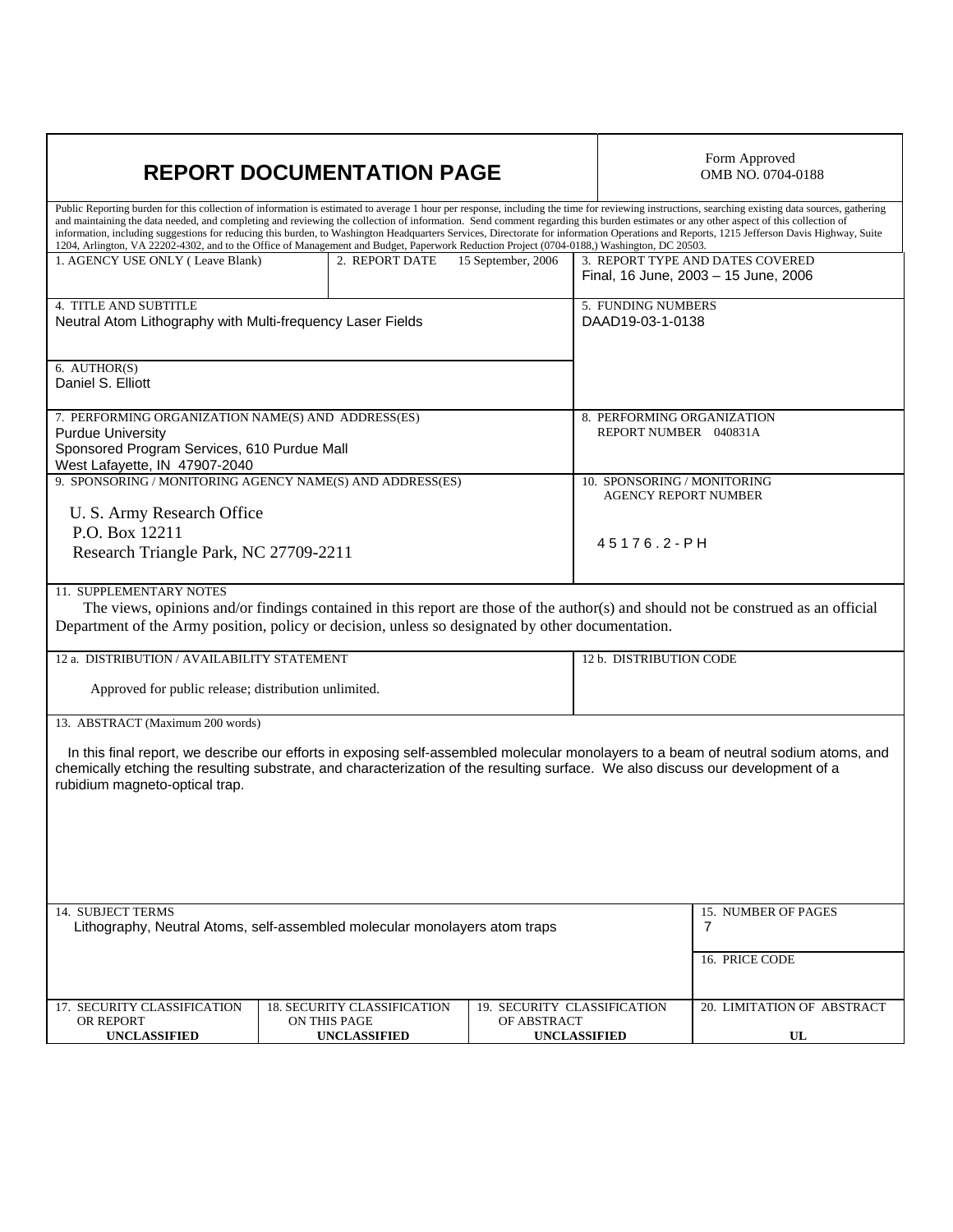# **Neutral Atom Lithography Project Summary (06/15/2003 -- 06/14/2006)**

In this final report, we will discuss the progress we have made in the program DAAD19-03-1-0138 entitled "Neutral Atom Lithography with Multi-Frequency Laser Fields" during the program period of June 15, 2003 to June 14, 2006. Our efforts in this program have been directed along two avenues, including (1) studies of surfaces of Self-Assembled Molecular (SAM) mono-layers after being exposed to a beam of neutral sodium atoms, and (2) development of a neutral atom trap.

# **Advances in Lithographic Techniques with Atomic Sodium**

We completed a series of experiments designed to explore issues that must be resolved in order to improve the quality of the exposed surface: i) testing variations among different self-assembled molecules (SAMs) on the Au-coated silicon substrates, ii) changing the thickness of the gold metal layer, iii) varying the time of exposure of the substrate to the atomic beam, and iv) trying a hydrogen flame annealing process to improve the morphology of the gold surface.

In the first experiments, we have explored a variety of SAMs to determine which were well suited to lithographic processing after exposure to a beam of sodium atoms. Very little is currently understood regarding the mechanism that takes place during the collision between an incident atom and the SAM. There has been speculation regarding chemical effects, intertwining of adjacent molecular chains, or bond breakage as the atoms smash into the surface, but not much progress has been reported that helps sort these processes out. In addition, neutral atom lithography (NAL) using sodium atoms has received only passing notice in previous reports. Therefore, our first efforts have been to establish the conditions and parameters for useful exposures, and to begin studies that will help us understand the physical or chemical mechanisms involved.

We tested eight SAMs for their ability to pattern gold metal through NAL. For this experiment, we prepared silicon substrates with the eight molecules listed in the following table.

| Designation    | Name             | Molecular Weight |
|----------------|------------------|------------------|
| C <sub>6</sub> | Hexanethiol      | 118.24           |
| C8             | Octanethiol      | 146.29           |
| C <sub>9</sub> | Nonanethiol      | 160.32           |
| C10            | Decanethiol      | 174.35           |
| C12            | Dodecanethiol    | 202.40           |
| C14            | Tetradecanethiol | 230.45           |
| C16            | Hexadecanethiol  | 258.51           |
| C18            | Octadecanethiol  | 286.56           |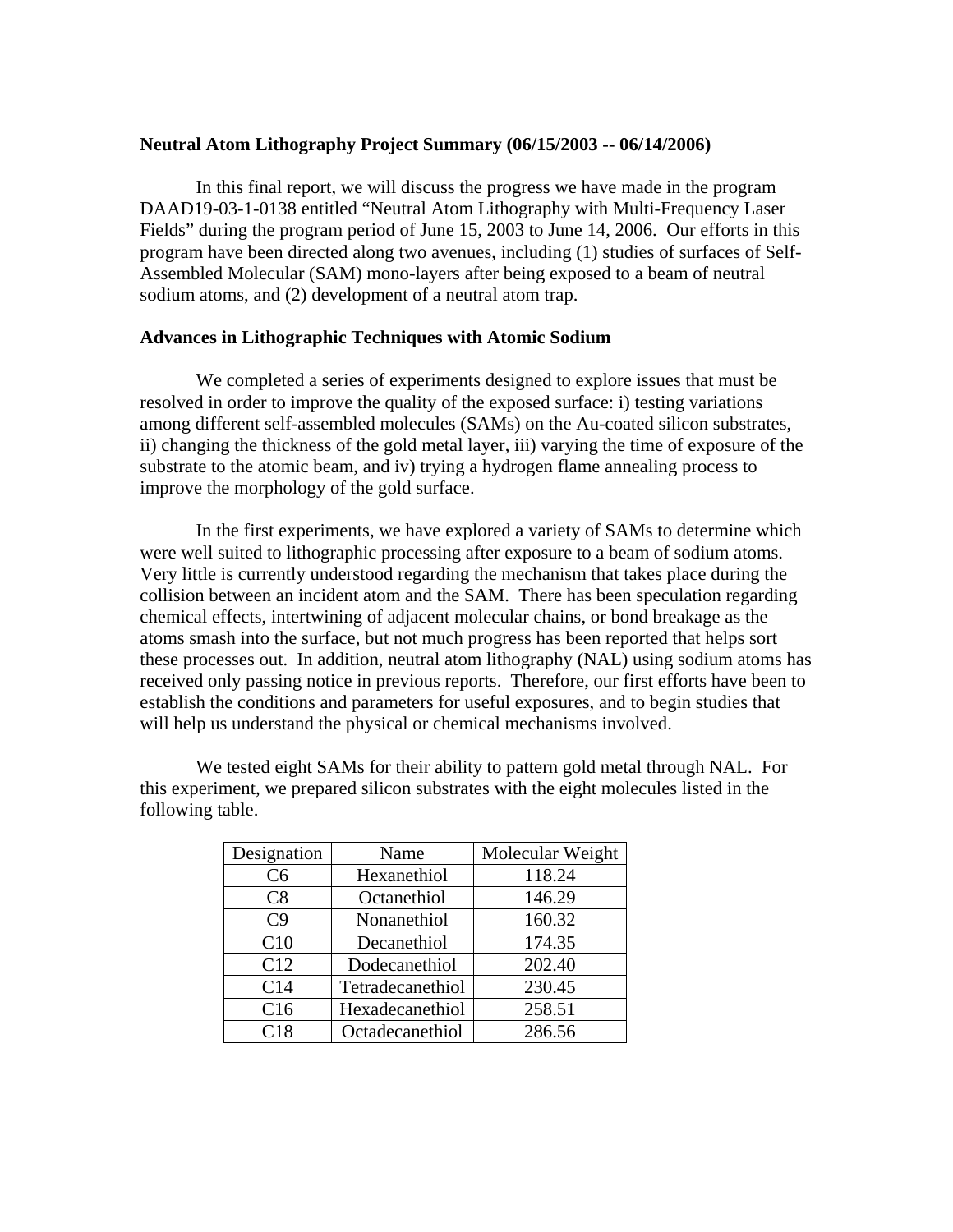We show a diagram outlining the preparation and processing of a substrate to the right. We first prepared the substrate by depositing a 5 nm layer of titanium and a 30 nm layer of gold on a silicon substrate. We then deposited one of the SAMs listed in the table above on the substrate, attached a



TEM copper grid which served as a physical mask, and exposed the substrate to the neutral atom beam. (A TEM copper grid is a square crossed pattern of 5 µm wires spaced by 50 µm.) Each of the eight SAMs exhibited negative resist behavior, i.e. the gold layer remained in regions that were exposed to the sodium atoms, and was removed from regions that were blocked. From this comparative study, we determined that the C18 (ODT) SAM provided the best behavior with the cleanest separation between exposed and unexposed regions, and sharp transitions between these regions.

In the second experiment, we fabricated NAL samples with four different thicknesses of the gold layer: 30 nm, 50 nm, 80 nm, and 100 nm. We exposed each



sample to the sodium beam for 60 min. Each sample showed negative resist behavior and we recorded excellent patterns (50 x 50 µm patterns and 5 µm gaps, respectively). The figure to the left shows the etched substrate using a C18 (ODT) SAM grown over a 6 nm thickness of Ti and an 80 nm gold layer. These results show that if samples are exposed sufficiently, any gold thickness can be etched and have fine patterns.

Since the primary goal of any lithographic process is to minimize the dimensions of structures on a substrate, an important parameter is the resolution of the structure, or the transition distance between the gold coated surface and the etched surface. We have

therefore spent considerable effort measuring profiles of our surfaces, and show an example obtained through Atomic Force Microscopy (AFM) to the right. The 350 nm resolution in this image is likely due to a shadow effect from the TEM grid, but we will continue to measure this as we move to optical focusing of the atomic beam.



With the results of these two experiments, we next turned to optimization of the exposure

time using ODT SAMs on samples. For exposure times under 45 min, we could not observe any pattern on the samples. The exposed areas of a sample exposed for 45 min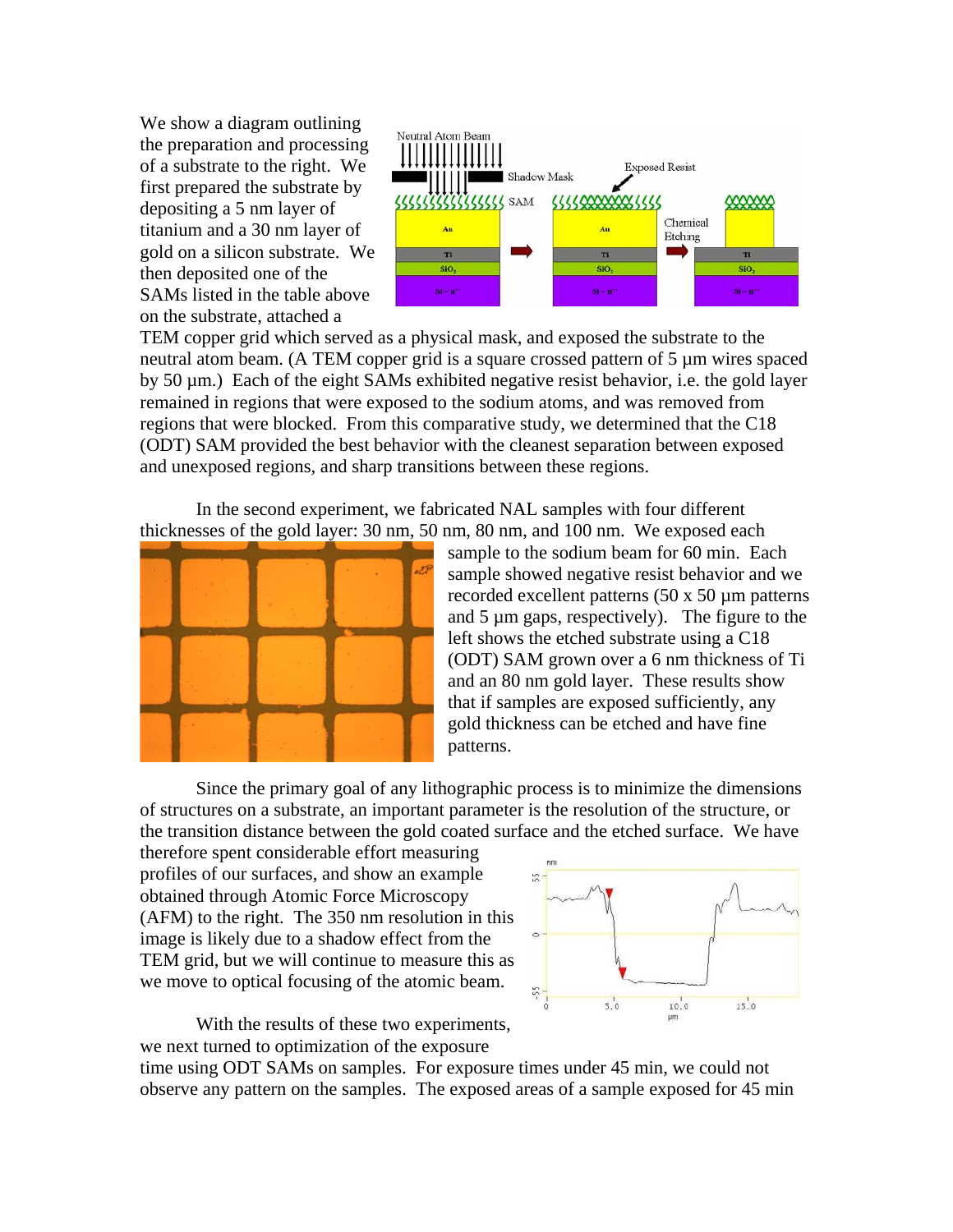were also etched partially. Samples exposed for more than 60 min gave excellent Au patterns. Thus, we conclude that exposure times of more than 60 min result in sufficient Na coverage of the surface. Using these results, we concluded that gold thickness was not dominant factor, but that the exposure time was critical for generation of fine patterns.

Our final investigation for processing was to determine the effect of using a hydrogen flame annealing process to improve the gold surface. Our hope was that the annealing process would improve the flatness of the gold surface, leading to improved lithographically-generated structures. Our observations, however, were that contamination of the gold surface during the annealing process prevented good deposition of the SAM on substrates, and caused unexpected etching on unexposed areas. With better sample cleaning after annealing, better results should be possible.

More recently, we focused our attention on understanding the physical mechanism that leads to the pattern transfer. For this, we used X-Ray Photoemission Spectroscopy (XPS) and Secondary Ion Mass Spectroscopy (SIMS) to study the atomic and chemical composition of the surfaces before and after etching. The SIMS studies were carried out at Northwestern University. Our conclusion from these studies is that the sodium atoms appear to accumulate on top of the SAM layer, or perhaps close to the top of the layer, but that they do not chemically or physically alter the thiol molecules in any significant way. This result was somewhat surprising, as it was generally expected that the incident atoms had a stronger impact. During the etch process, then, the sodium atoms seem to shield the thiol molecules from the etchant, such that the SAM and gold are removed from regions where the sodium atoms do not collect, but remain in regions exposed to the sodium.

### **Magneto-Optical Trap**

In a parallel effort, we have been developing a neutral atom source for these studies. Our original goal was to generate a monochromatic rubidium beam source. This source included a two-dimensional magneto-optical trap as the starting point. We recently shifted our apparatus to create a 3-D MOT, which seems easier to set up and meets our immediate needs as well or better than the original design. We have constructed an army of external cavity diode lasers, each of narrow bandwidth, highly controlled, and frequency-locked to an atomic transition in rubidium. These lasers form the basis of the MOT, as well as performing spectroscopic measurements in the rubidium. We cycle the MOT periodically, turning on the MOT lasers and inhomogeneous magnetic field to collect atoms from the background vapor, and then turning off the MOT lasers and magnetic field to allow measurements in a clean ultra-cold vapor of atoms. The capture time is on the order of 1 second.

We are progressing toward measurements in the rubidium "lambda" system, consisting of two lower levels (two hyperfine components of the ground state) and the 5p  ${}^{2}P_{3/2}$  upper state. Our first measurements here will be of the gain/absorption spectrum of a weak probe beam interacting with the rubidium atoms when driven by a pair of laser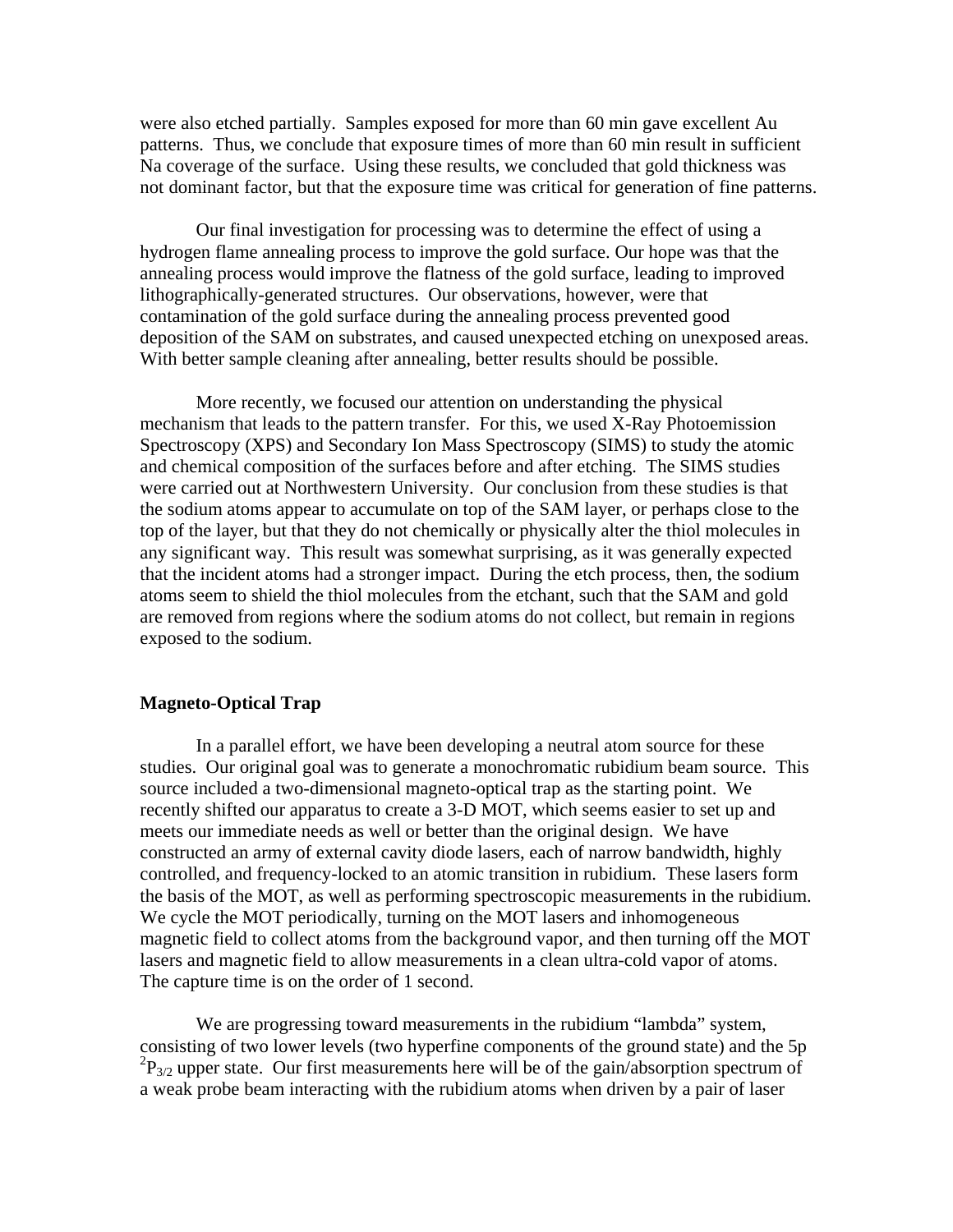fields in a Raman coupling scheme. Measurements to date in this system include observations of Electro-magnetically induced transparency and a precise spectrum of the hyperfine components of the  $5p^2P_{3/2}$  state. Ongoing work of the gain spectrum is to investigate theoretical predictions of Paul Berman at the University of Michigan.

#### **Publications and Reports**

Publications and conference proceedings that resulted from the supported work include:

(b) Conference Presentation, with Proceedings

"Self-Assembled Monolayer Resists for Electron Beam Lithography," S.O. Koswatta, A.D. Scott, S. Bhattacharya, and D.B. Janes, presented at IEEE-NANO 2004, August 2004. Published in IEEE-NANO 2004 proceedings.

(c) Conference Presentation, without Proceedings

"Self-assembled monolayer resist for electron/neutral atom beam lithography," S. O. Koswatta, D. B. Janes, A. K. Mills, D. S. Elliott, presented at the 46th Electronic Materials Conference (EMC), June 2004.

(d) Manuscripts submitted, but not published

"Negative Resist Behavior of Neutral Sodium Atoms Deposited on Self-Assembled Monolayers," Sanghyun Ju, A. K. Mills, Qingling Hang, D. S. Elliott, and D. B. Janes, submitted to the Journal of Vacuum Science and Technology.

### **Scientific Personnel:**

Principal Investigators: Daniel S. Elliott and David B. Janes Qingling Hang, Post-doctoral research associate Graduate Students: Arthur K. Mills, Ph.D. expected December 2006 Sanghyun Ju, Ph.D. student Siyu Koswatta, MS awarded, August 2004.

We have also been able to provide valuable research experience for eight undergraduate students through this program: Mesfin Getaneh during the summer of 2004; six students during the summer of 2005; and one additional student in the summer 2006. Mesfin was an undergraduate student at the University of New Orleans, and is now in the graduate program at Northwestern University. He investigated properties of diode lasers during his undergraduate research experience. The 2005 students were: